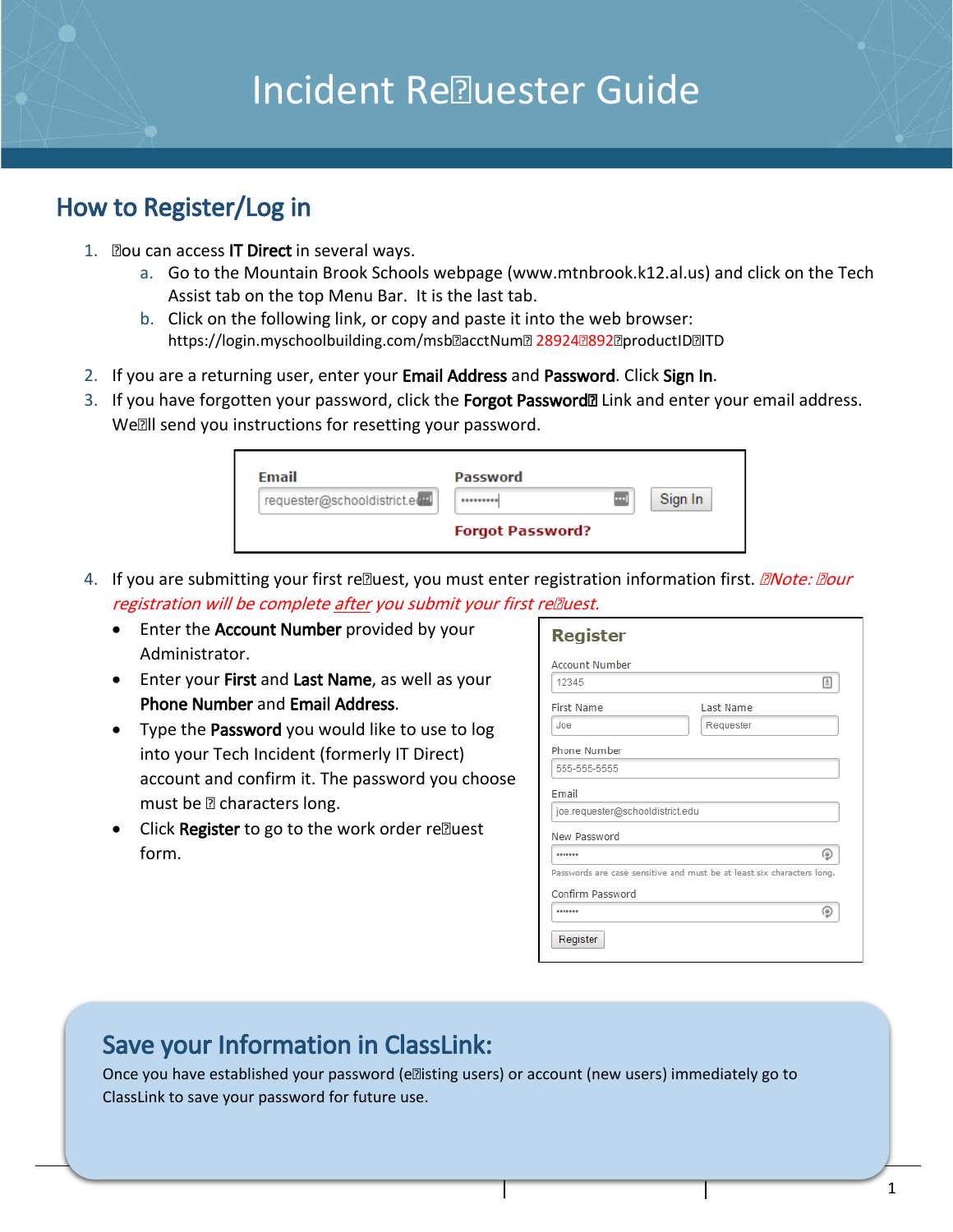### How to Submit a Realuest

Make sure you are on the IT Relluest tab at the top of the screen.



#### **ENote: Any field marked with a red checkmark is a reEuired field.**

• Step 1: These fields will already be filled in with your contact information according to how it was entered upon registration.

| <b>First Name</b> | <b>Last Name</b> | <b>Email</b>        |
|-------------------|------------------|---------------------|
| Requester         | Dude             | requester@dude.nett |
| Phone $\boxtimes$ | Pager            | <b>Mobile Phone</b> |

**Step 2:** Click on the drop down arrow and highlight the Location where the work needs to be done. Do the same for **Building** (if available) and Area. Also, be sure to type in the area description or room number in the Area/Room Number field.

| Dude High School                                 |                              |
|--------------------------------------------------|------------------------------|
| <b>Building</b><br>-- No Building Available -- V |                              |
| Area<br>-- Select Area --                        | Area/Room Number<br>Room 113 |

Step 3: Select the Problem Type that best describes the realuest/issue you are reporting.

| Step 3 Select Problem Type: √                                                                                   |                |                      |                                 |
|-----------------------------------------------------------------------------------------------------------------|----------------|----------------------|---------------------------------|
| <b>Technology Help Desk:</b>                                                                                    |                |                      |                                 |
| Click here for Technology Emergency Contacts<br>Click on the problem type below that best describes your issue. |                |                      |                                 |
| Accounts                                                                                                        | Audio / Visual | Computer<br>Services | Email                           |
| <b>Event Setup</b>                                                                                              | Hardware       |                      |                                 |
| $\triangleright$                                                                                                |                | Laptop               | Miscellaneous/Ouestions<br>(IT) |

Step 4: Type in a description of the problem.



• Step 5: Enter a Tag Number if necessary for a specific piece of elluipment that needs to be worked on.